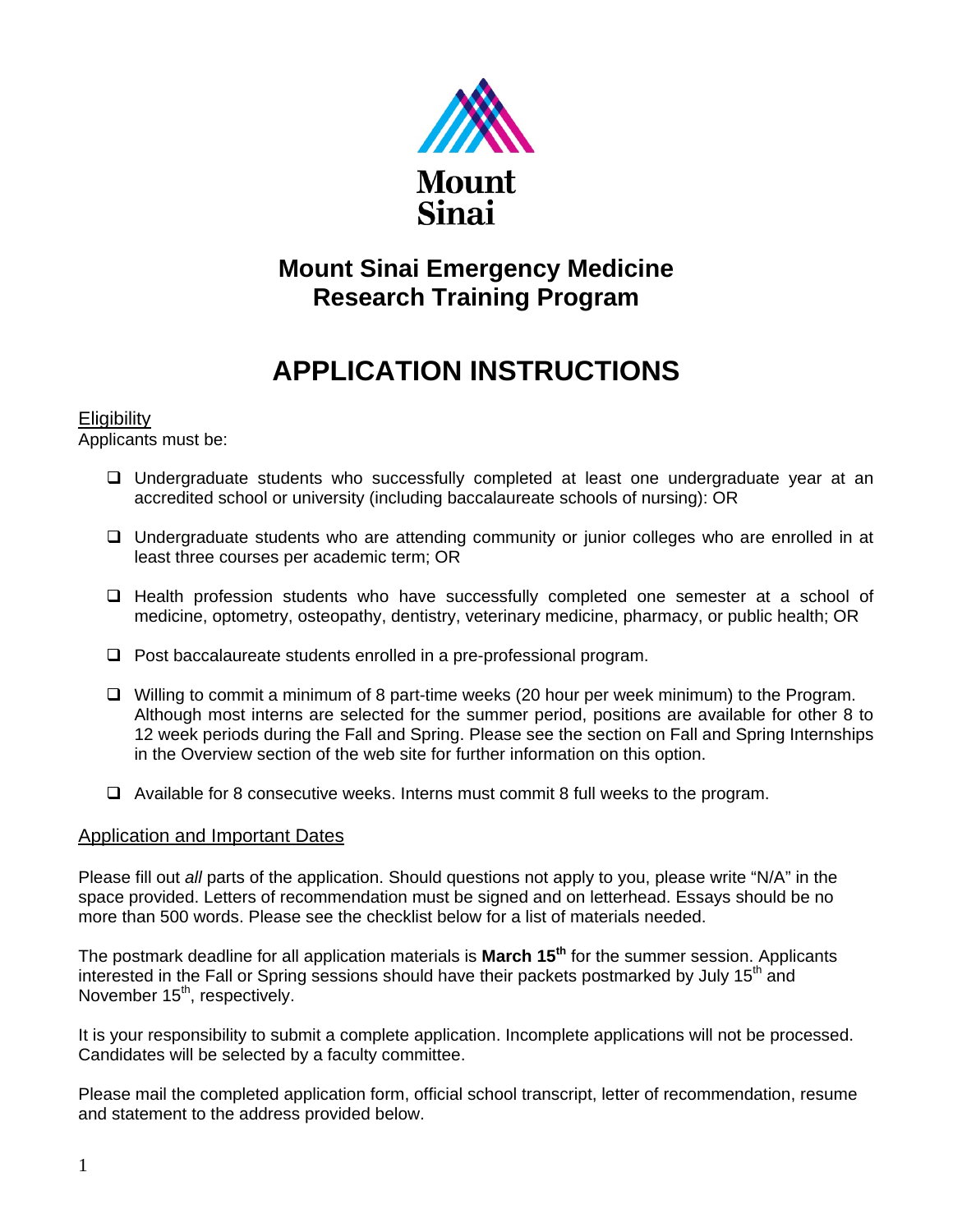#### EM Research Training Program Icahn School of Medicine at Mount Sinai 1 Gustave L Levy Place, Box 1620 New York, NY 10029

Letters of recommendation must be signed and on letterhead. Letters of recommendation can be submitted via email, ground mail or fax. Emailed letters must be on letterhead and can be sent as jpeg or PDF files to [EMsummerprogram@mountsinai.org](mailto:EMsummerprogram@mountsinai.org) from the professional (school) e-mail address of the writer.

School transcripts must be submitted via regular mail.

You must inform the Program of any change of mailing address, telephone number or e-mail address during the application process.

Notification of final decisions for the summer session will be sent via email by mid-April. Applicants for Fall and Spring research positions will be notified by mid-August and mid-December, respectively.

| <b>Summary of Important Dates</b> |                                                                                                                              |
|-----------------------------------|------------------------------------------------------------------------------------------------------------------------------|
| March 15                          | Summer Session Application Deadline. ALL materials must be<br>received by this date. Late applications will not be accepted. |
| April 15*                         | Summer Session - Email notification of final decisions                                                                       |
| July 15                           | Fall Session Application Deadline. ALL materials must be received<br>by this date. Late applications will not be accepted.   |
| August 1*                         | Fall Session - Email notification of final decisions                                                                         |
| November 15                       | Spring Session Application Deadline. ALL materials must be<br>received by this date. Late applications will not be accepted. |
| December 15*                      | Spring Session - Email notification of final decisions                                                                       |
| *Natae ara annrovimata            |                                                                                                                              |

Dates are approximate

No telephone calls please.

**All questions and concerns should be emailed to [emsummerprogram@mountsinai.org](mailto:emsummerprogram@mountsinai.org)**